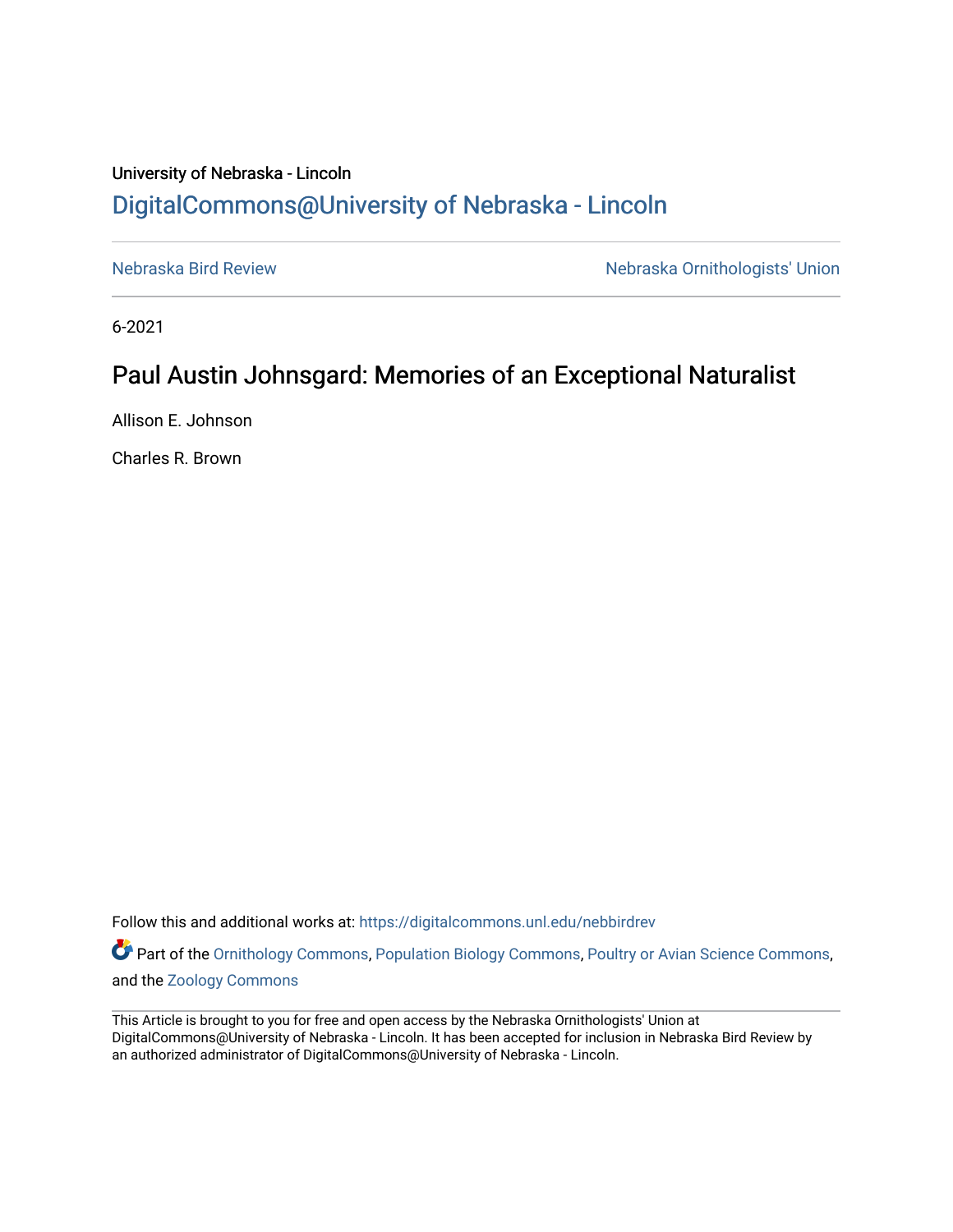## **Paul Austin Johnsgard: Memories of an Exceptional Naturalist**

Allison E. Johnson<sup>1</sup> and Charles R. Brown<sup>2</sup>

<sup>1</sup>School of Biological Sciences, University of Nebraska-Lincoln, Lincoln, NE. 68588 <sup>2</sup>Department of Biological Sciences, University of Tulsa, Tulsa, OK. 74104

On May 28, 2021 the world lost one of its most dogged advocates, and we lost an amazing teacher, naturalist, and friend. Paul has told you in his own words in the previous pages where he was from, where he was educated, about the immense number of scholarly articles and books he published, and about his beautiful art that brought the wild to all of us (https://digitalcommons.unl.edu/zeabook/30/), but we wanted to share the person we knew Paul to be, and to relive some of our memories of him. While Paul's body of work will continue to impact the ornithological and scientific communities for years to come, the man that Paul was – enthusiastic, caring, and deeply passionate about the natural world – changed the lives of everyone he met, and that too deserves celebration.

Paul was the pre-eminent teacher. As a professor at the University of Nebraska-Lincoln (UNL), he taught many university students, and through his writings, he reached even more people beyond the university. There are many of us who met him on the Platte River and had the opportunity to learn from him there, and to take the enthusiasm and love he had for the ecology of the Great Plains and spread it to our own friends and family. For the two of us, Paul was never officially our teacher, but our meeting on the Platte helped to shape our love of Nebraska's wild places, influenced our science, and provided a model for how we share knowledge with others.

Allison became an ornithologist because of Paul. They met in 2003 when she was in high school. Her family had traveled to Kearney for the Rivers and Wildlife Celebration (now Audubon's Nebraska Crane Festival) where Paul was giving a presentation about cranes. What it was about, she couldn't tell you, because, as Paul enjoyed recounting, she wasn't paying attention to him. She was in the back of the room, drawing in a sketchbook. Like any good professor, he was annoyed, but upon approaching her after the presentation and seeing her drawing, he found an opportunity to encourage a passion. He gave her a book, *Song of the North Wind*, and he drew in the front a sketch of a Snow Goose. After that first meeting Paul became a constant in her life. If she had a question, he'd write to her with the answer, or suggest a book, or send her a book! He encouraged Allison to become a better artist. She'd show him her sketches and he, of course, would make sure she had drawn the correct number of primary feathers!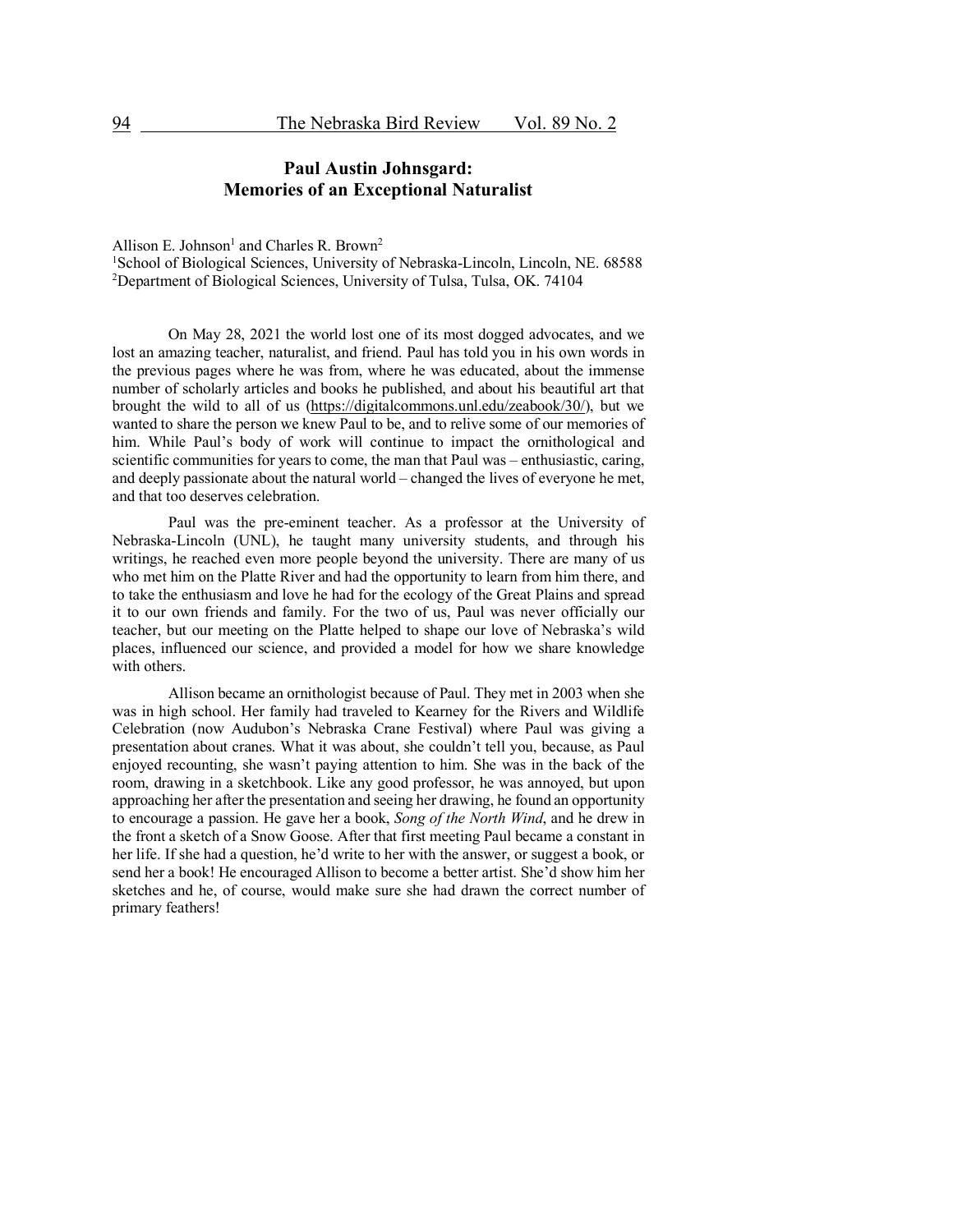

Greater Prairie-Chicken by Paul Johnsgard.

Through Paul, Allison had her first opportunity to visit the Galapagos Islands. Before they went to the Galapagos, he had thrifted a fabulous pair of bright, shiny-blue Air Jordan tennis shoes. Allison's favorite memory from that trip is of Paul sitting on a rock, checking through his photos while right next to a displaying male Blue-footed Booby. To this day, Allison maintains that the male booby was displaying because the vivid blue of Paul's shoes had caused him to be insecure.

Paul also introduced Allison to Charles and Mary Bomberger Brown, who gave Allison her first experience doing avian research in the field. Through this, he ensured that her continued study of birds would be a certainty, and also ensured that, like Charles' study of social Cliff Swallows, she would work on a social bird species Australia) for her own graduate work. In the last few years, Allison has been doing work at UNL as a researcher, and

her office has been just down the hallway from Paul's. While COVID kept them away from each other in person, Paul would often leave books for her on her desk or in her mailbox. She will forever count herself fortunate to have been his friend.

Charles met Paul in 1981, when Charles came to check out the Cedar Point Biological Station near Ogallala as a potential site for a graduate study on Cliff Swallows. When told that Paul Johnsgard was there at the time teaching ornithology, Charles was star struck, because even as an undergraduate he had one of Paul's waterfowl books and knew him to be famous. Paul immediately expressed interest and enthusiasm for what Charles wanted to do with Cliff Swallows, and very quickly offered to show Charles some Cliff Swallow colonies nearby. Charles later realized how out of character that was for Paul, because he was very stingy with his time in those days, and Charles was not affiliated with UNL. But formal academic affiliations never much mattered to Paul. He took Charles to two Platte River bridges where they got a ladder out, and with Paul holding the ladder, Charles climbed up to his first cliff swallow nests. *Paul Johnsgard* was holding the ladder!

Throughout the next 20 years while Paul was teaching at Cedar Point, Paul and Charles interacted daily. Paul imparted a huge knowledge of Nebraska birds and natural history during the many meals they shared. He was a trusted advisor to Charles on other topics such as where to go in the Grand Tetons, what to expect on a trip to